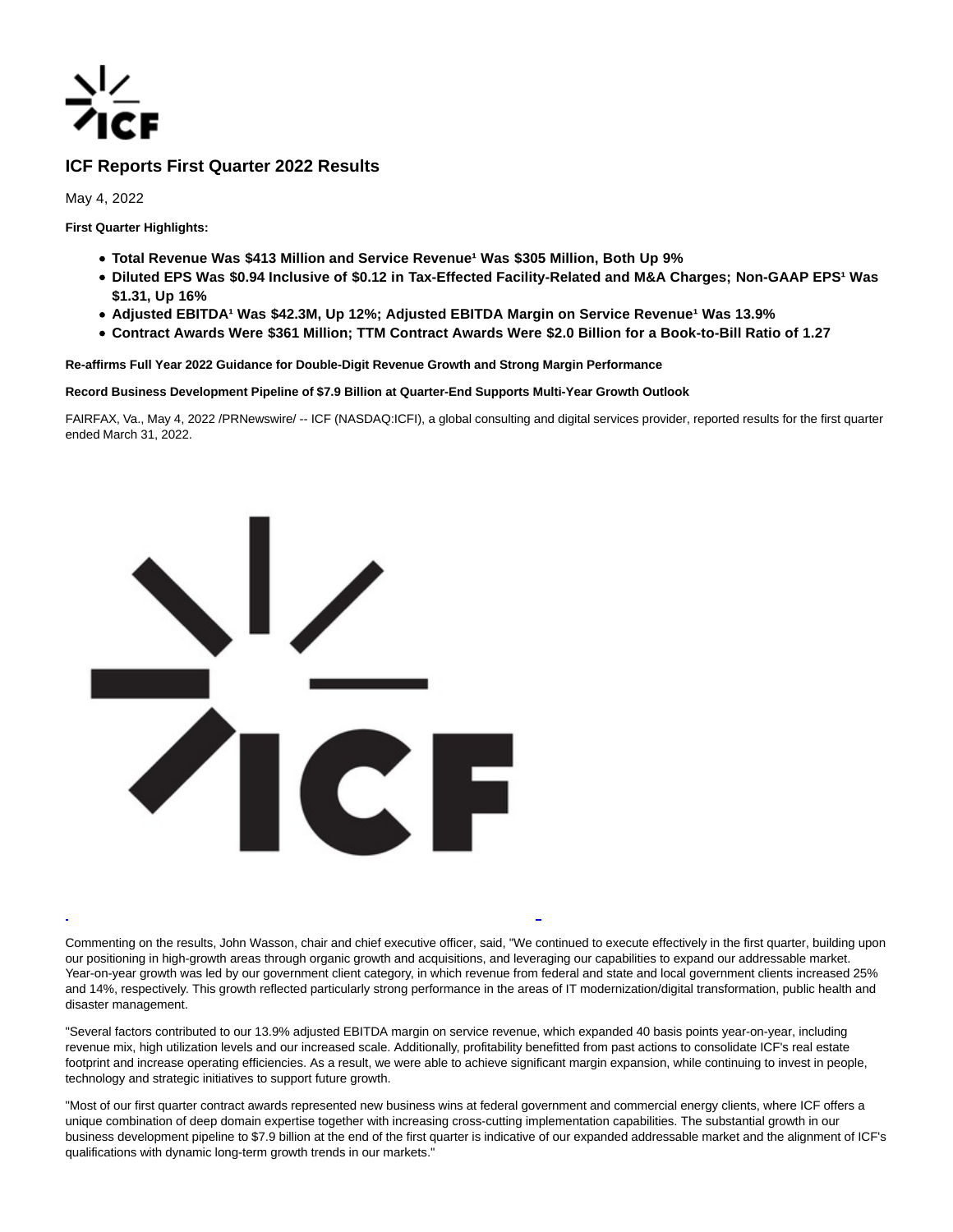### **First Quarter 2022 Results**

First quarter 2022 total revenue increased 9.2% to \$413.5 million from \$378.5 million in the first quarter of 2021. Service revenue was \$304.6 million, up 8.9% year-over-year from \$279.6 million. Net income totaled \$17.9 million and diluted EPS was \$0.94 per share in the 2022 first quarter, inclusive of \$4.4 million, or \$0.17 of tax-effected special charges, of which \$0.12 represented M&A and previously disclosed facility-related charges. This compares to \$18.4 million and \$0.96 per share last year, inclusive of \$0.05 of tax-effected special charges primarily related to facility closure and severance costs.

Non-GAAP EPS increased 15.9% to \$1.31 per share from the \$1.13 per share reported in the first quarter of 2021. EBITDA<sup>1</sup> was \$37.9 million compared to \$36.4 million a year ago. Adjusted EBITDA increased 12.1% to \$42.3 million, from \$37.7 million in the first quarter of 2021. Adjusted EBITDA margin on service revenue was 13.9%, compared to 13.5% reported in the year-ago quarter.

# **Backlog and New Business Awards**

Total backlog was \$3.2 billion at the end of the first quarter of 2022. Funded backlog was \$1.6 billion, or approximately 50% of the total backlog. The total value of contracts awarded in the 2022 first quarter was \$361 million, and trailing-twelve-month contract awards totaled \$2.0 billion for a book-to-bill ratio of 1.27.

# **Government Revenue First Quarter 2022 Highlights**

Revenue from government clients was \$311.9 million, up 15.7% year-over-year

- U.S. federal government revenue was \$220.3 million, 25.2% above the \$176.0 million reported in the year-ago quarter. Federal government revenue accounted for 53% of total revenue, compared to 46% of total revenue in the first quarter of 2021.
- U.S. state and local government revenue increased 14.0% to \$64.8 million, from \$56.9 million in the year-ago quarter. State and local government clients represented 16% of total revenue, compared to 15% in the first quarter of 2021.
- International government revenue was \$26.7 million, compared to \$36.7 million in the year-ago quarter, reflecting the wind-down of a short-term project with significant pass-through revenue that we highlighted throughout 2021. Excluding that contract, revenues were similar to year-ago first quarter levels. International government revenue represented 6% of total revenue, compared to 10% in the first quarter of 2021.

# **Key Government Contracts Awarded in the First Quarter 2022**

ICF was awarded more than 100 U.S. federal contracts and task orders and more than 200 additional contracts from U.S. state and local and international governments with an aggregate value of over \$180 million. Notable awards won in the first quarter 2022 included:

## **Digital Modernization**

- A contract modification with a value of \$9.9 million with the U.S. Department of Health and Human Services National Cancer Institute (NCI) to provide platform development services and support NCI's digital service center.
- A contract modification with a value of \$8.7 million with a U.S. federal government department to maintain a grants management system to support implementation of the CARES Act.
- A contract modification with a value of \$6.7 million with an Office of the Inspector General for a large U.S. federal government department to continue to provide platform development services.
- A new contract with a value of \$6.2 million with a U.S. federal government department to modernize and consolidate a suite of legacy systems for case analysis management.

# **Transportation, Energy and Environment**

- A recompete blanket purchase agreement with a ceiling of \$94.0 million with the U.S. Federal Highway Administration's Office of Operations to [provide technical support services t](https://c212.net/c/link/?t=0&l=en&o=3526121-1&h=4195300621&u=https%3A%2F%2Finvestor.icf.com%2Fnews-releases%2Fnews-release-details%2Ffederal-highway-administration-selects-icf-transportation&a=provide+technical+support+services)o help create the next generation of multimodal transportation management systems.
- A recompete contract with a value of \$5.0 million with the Maryland Department of Transportation Office of Environment to provide environmental consultant services.

### **Public Health**

A subcontract ceiling increase with a value of \$11.4 million to continue providing survey and evaluation services for the U.S. Agency for International Development's MEASURE Evaluation Phase IV.

### **Training and Technical Assistance**

- A sole-source recompete contract with a value of \$6.5 million with the U.S. Department of Justice to support the Office for Victims of Crime Training and Technical Assistance Center.
- A task order with a value of \$6.4 million under a subcontract to provide medical modeling simulation and training to the U.S. Air Force.

### **Commercial Revenue First Quarter 2022 Highlights**

Commercial revenue was \$101.6 million, compared to \$108.9 million in the year-ago quarter.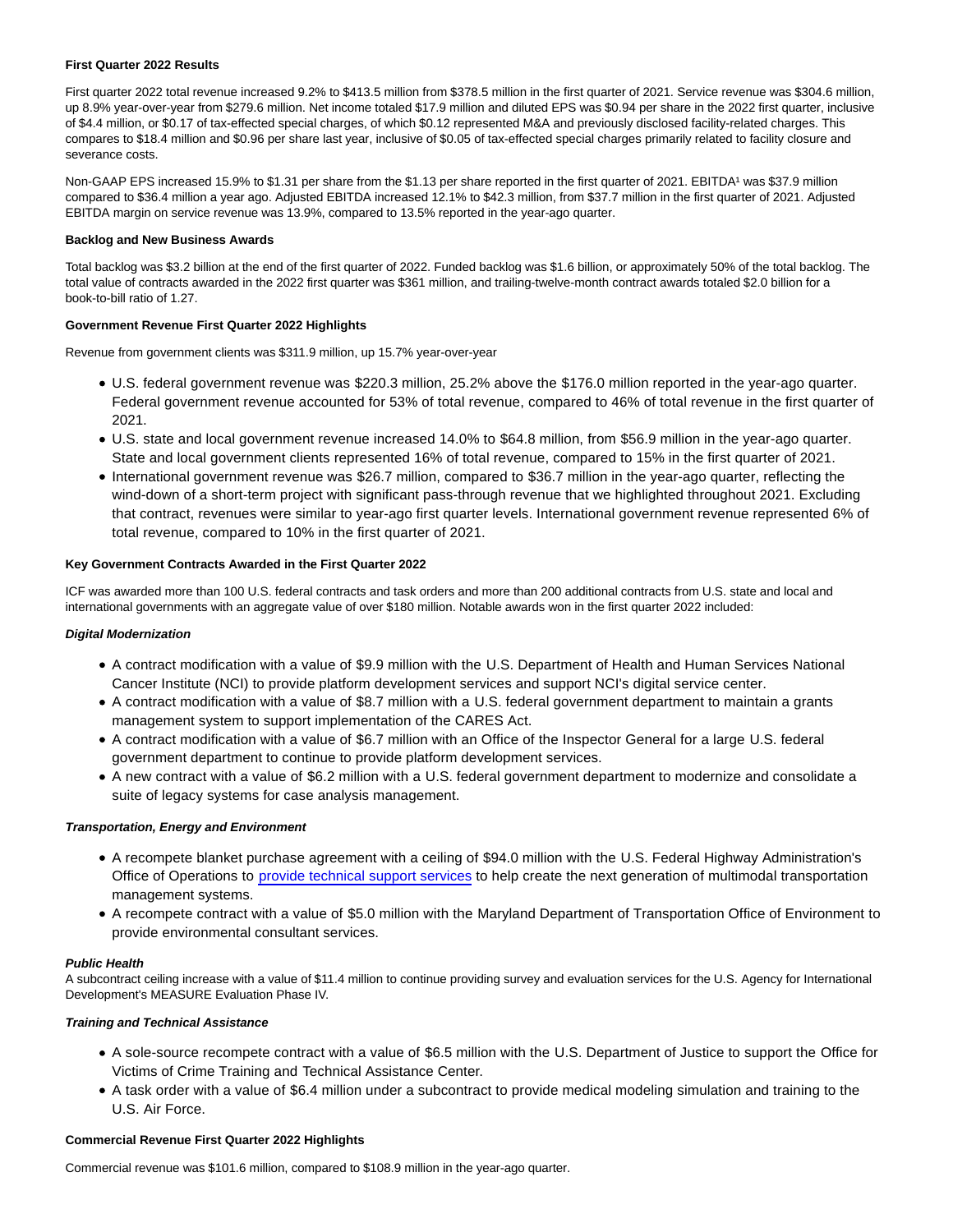- Commercial revenue accounted for 25% of total revenue compared to 29% of total revenue in the 2021 first quarter.
- This variance was primarily driven by commercial marketing services which remained below pre-pandemic levels.
- Energy markets revenue declined modestly due to the timing of environment and infrastructure projects, after increasing 12% in the first quarter of 2021.
- Energy markets represented 60% of commercial revenue. Marketing services accounted for 29% of commercial revenue.

#### **Key Commercial Contracts Awarded in the First Quarter 2022**

ICF was awarded commercial projects during the quarter with an aggregate value of approximately \$180 million. Notable awards won in the first quarter 2022 included:

# **Energy Markets**

- A multimillion-dollar recompete contract with Public Service Company of Oklahoma [to manage and implement t](https://c212.net/c/link/?t=0&l=en&o=3526121-1&h=3673386584&u=https%3A%2F%2Finvestor.icf.com%2Fnews-releases%2Fnews-release-details%2Fpublic-service-company-oklahoma-selects-icf-energy-efficiency&a=to+manage+and+implement)he majority of its commercial and residential energy efficiency portfolios.
- Multiple subcontract modifications to provide energy efficiency program implementation services for a Midwestern U.S. utility.
- A new multimillion-dollar subcontract to implement an energy efficient retail products program for a large Midwestern U.S. electric utility.
- A subcontract modification to continue to manage implementation of a residential energy efficiency portfolio for a Midwestern U.S. statewide energy efficiency and renewable resource program.

### **Marketing Services and Other**

- A new multimillion-dollar contract with a mid-Atlantic U.S. energy company to serve as agency of record, providing marketing and advertisement services to each of its operating utilities.
- A contract modification to continue providing broad-based corporate communications support, including internal communications, social media, media relations, employee events and meetings, metrics and branding, to a U.S. pharmaceutical company.
- A contract modification with a European low-cost carrier to provide operational transformation services and help the airline strengthen its maintenance processes and procedures.

### .**Dividend Declaration**

On May 4, 2022, ICF declared a quarterly cash dividend of \$0.14 per share, payable on July 14, 2022, to shareholders of record on June 10, 2022.

### **Summary and Outlook**

**"**First quarter results represented a very positive start to the year and support our expectations for double-digit revenue growth and strong margin performance in full year 2022.

"We are pleased to re-affirm our guidance for service revenue of \$1.225 billion to \$1.75 billion, implying total revenue of \$1.7 billion to \$1.76 billion, EBITDA of between \$160 million and \$172 million and adjusted EBITDA of \$168 million to \$180 million, equivalent to an adjusted EBITDA margin on service revenue of 13.9% at the midpoints of the ranges. The difference between EBITDA and adjusted EBITDA guidance is primarily due to the add-back of a non-cash rent expense of approximately \$8 million associated with our new Reston, Virginia, headquarters. GAAP EPS is projected at \$4.15 to \$4.45 exclusive of special charges, and non-GAAP EPS is expected to range from \$5.15 to \$5.45, representing increases of 16% and 10% at the mid-point, respectively, over 2021. Operating cash flow is expected to be approximately \$130 million in 2022.

"We continue to expand our capabilities, backlog and pipeline in the key growth areas of IT modernization/digital transformation, public health, disaster management and utility consulting, as well as climate, environment and infrastructure, where we see strong, sustained demand, and which we expect to progressively increase as a percentage of ICF's service revenue over the next several years. In addition to representing growth catalysts for ICF, our work in these areas enables ICF to make a positive impact on society, which is the key element of our corporate purpose. Our ability to attract and retain professionals who are engaged in helping clients address many of the most challenging issues of the day has been critical to our success to date. As we build out our growth platform, ICF remains committed to providing a collaborative working environment and maintaining the collegial, entrepreneurial culture for which we are known," Mr. Wasson concluded.

<sup>1</sup> Non-GAAP EPS, Service Revenue, EBITDA, Adjusted EBITDA, Adjusted EBITDA Margin and Adjusted EBITDA Margin on Service Revenue are non-GAAP measurements. A reconciliation of all non-GAAP measurements to the most applicable GAAP number is set forth below. Special charges are items that were included within our consolidated statements of comprehensive income but are not indicative of ongoing performance and have been presented net of applicable U.S. GAAP taxes. The presentation of non-GAAP measurements may not be comparable to other similarly titled measures used by other companies.

#### **About ICF**

ICF (NASDAQ:ICFI) is a global consulting services company with approximately 8,000 full- and part-time employees, but we are not your typical consultants. At ICF, business analysts and policy specialists work together with digital strategists, data scientists and creatives. We combine unmatched industry expertise with cutting-edge engagement capabilities to help organizations solve their most complex challenges. Since 1969, public and private sector clients have worked with ICF to navigate change and shape the future. Learn more a[t icf.com.](https://c212.net/c/link/?t=0&l=en&o=3526121-1&h=3097750392&u=https%3A%2F%2Fc212.net%2Fc%2Flink%2F%3Ft%3D0%26l%3Den%26o%3D3247944-1%26h%3D2409668394%26u%3Dhttp%253A%252F%252Ficf.com%252F%26a%3Dicf.com&a=icf.com)

#### **Caution Concerning Forward-looking Statements**

Statements that are not historical facts and involve known and unknown risks and uncertainties are "forward-looking statements" as defined in the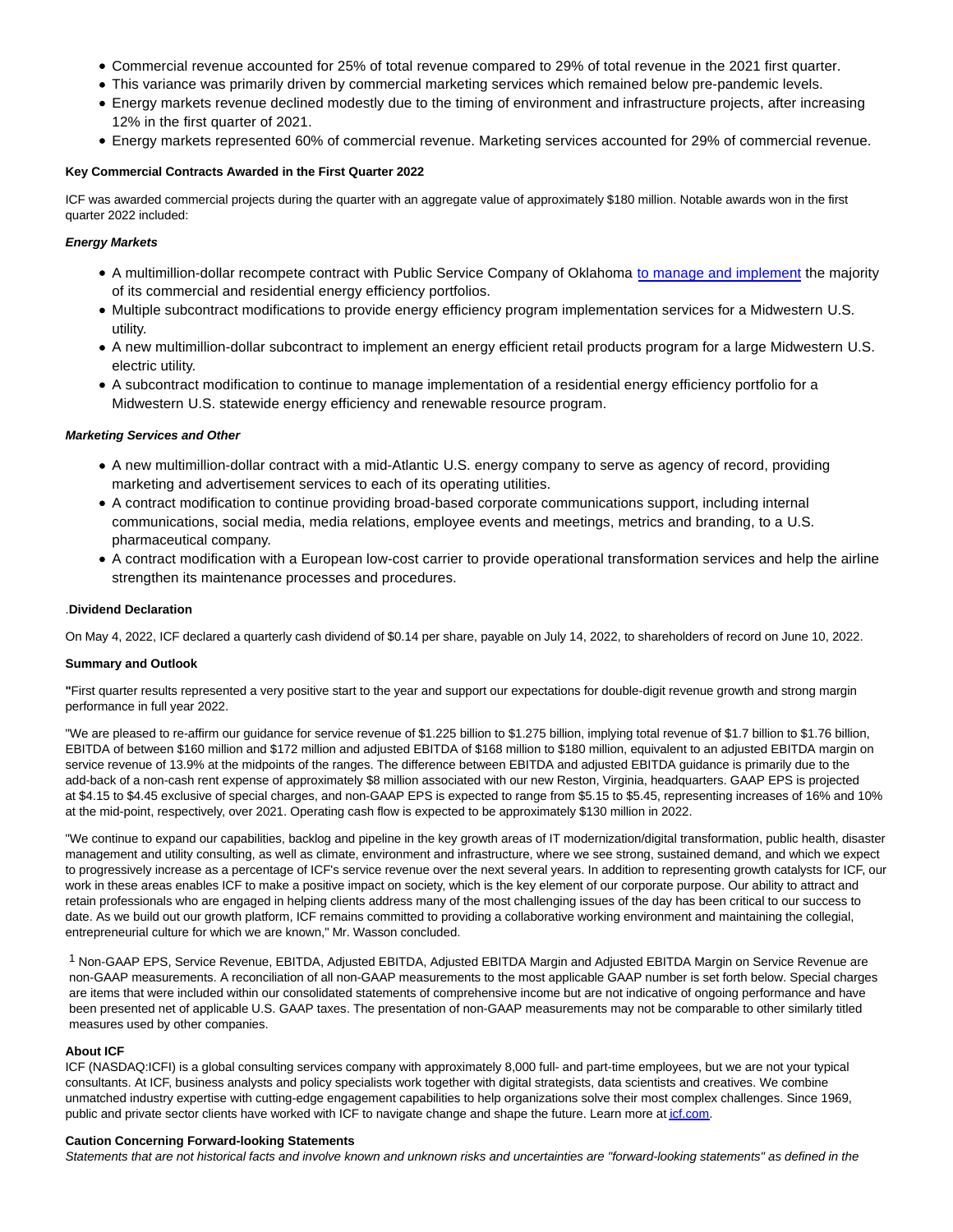Private Securities Litigation Reform Act of 1995. Such statements may concern our current expectations about our future results, plans, operations and prospects and involve certain risks, including those related to the government contracting industry generally; our particular business, including our dependence on contracts with U.S. federal government agencies; our ability to acquire and successfully integrate businesses; and the effects of the novel coronavirus disease (COVID-19) and related federal, state and local government actions and reactions on the health of our staff and that of our clients, the continuity of our and our clients' operations, our results of operations and our outlook. These and other factors that could cause our actual results to differ from those indicated in forward-looking statements that are included in the "Risk Factors" section of our securities filings with the Securities and Exchange Commission. The forward-looking statements included herein are only made as of the date hereof, and we specifically disclaim any obligation to update these statements in the future.

#### **Investor Contacts:**

# **Lynn Morgen, ADVISIRY PARTNERS[, lynn.morgen@advisiry.com +](mailto:%20lynn.morgen@advisiry.com)1.212.750.5800 David Gold, ADVISIRY PARTNERS[, david.gold@advisiry.com +](mailto:%20david.gold@advisiry.com)1.212.750.5800**

**Company Information Contact:**

**Lauren Dyke, ICF[, lauren.dyke@ICF.com +](mailto:lauren.dyke@ICF.com)1.571.373.5577**

#### **ICF International, Inc. and Subsidiaries Consolidated Statements of Comprehensive Income (Unaudited)**

|                                            |    | <b>Three Months Ended</b><br>March 31, |         |  |
|--------------------------------------------|----|----------------------------------------|---------|--|
| (in thousands, except per share amounts)   |    | 2022                                   | 2021    |  |
| Revenue                                    | \$ | 413,468\$                              | 378,478 |  |
| Direct costs                               |    | 258,158                                | 232,082 |  |
| Operating costs and expenses:              |    |                                        |         |  |
| Indirect and selling expenses              |    | 117,452                                | 109,982 |  |
| Depreciation and amortization              |    | 4,838                                  | 5,270   |  |
| Amortization of intangible assets          |    | 5,317                                  | 3,015   |  |
| Total operating costs and expenses         |    | 127,607                                | 118,267 |  |
| Operating income                           |    | 27,703                                 | 28,129  |  |
| Interest expense                           |    | (2,697)                                | (2,683) |  |
| Other expense                              |    | (369)                                  | (417)   |  |
| Income before income taxes                 |    | 24,637                                 | 25,029  |  |
| Provision for income taxes                 |    | 6,775                                  | 6,678   |  |
| Net income                                 | \$ | 17,862\$                               | 18,351  |  |
| Earnings per Share:                        |    |                                        |         |  |
| Basic                                      | \$ | 0.95\$                                 | 0.97    |  |
| <b>Diluted</b>                             | \$ | 0.94\$                                 | 0.96    |  |
| Weighted-average Shares:                   |    |                                        |         |  |
| Basic                                      |    | 18,795                                 | 18,885  |  |
| <b>Diluted</b>                             |    | 19,012                                 | 19,118  |  |
| Cash dividends declared per common share\$ |    | 0.14S                                  | 0.14    |  |
| Other comprehensive income, net of tax     |    | 2,659                                  | 2,780   |  |
| Comprehensive income, net of tax           | \$ | 20,521\$                               | 21,131  |  |

# **ICF International, Inc. and Subsidiaries Reconciliation of Non-GAAP financial measures(2) (Unaudited)**

|                                                     | <b>Three Months Ended</b><br>March 31. |   |           |  |
|-----------------------------------------------------|----------------------------------------|---|-----------|--|
| (in thousands, except per share amounts)            | 2022                                   |   | 2021      |  |
| <b>Reconciliation of Service Revenue</b>            |                                        |   |           |  |
| Revenue                                             | \$<br>413.468                          | S | 378,478   |  |
| Subcontractor and other direct costs (3)            | (108.898)                              |   | (98, 911) |  |
| Service revenue                                     | 304.570                                |   | 279,567   |  |
| <b>Reconciliation of EBITDA and Adjusted EBITDA</b> |                                        |   |           |  |
| Net income                                          | \$<br>17.862                           | S | 18.351    |  |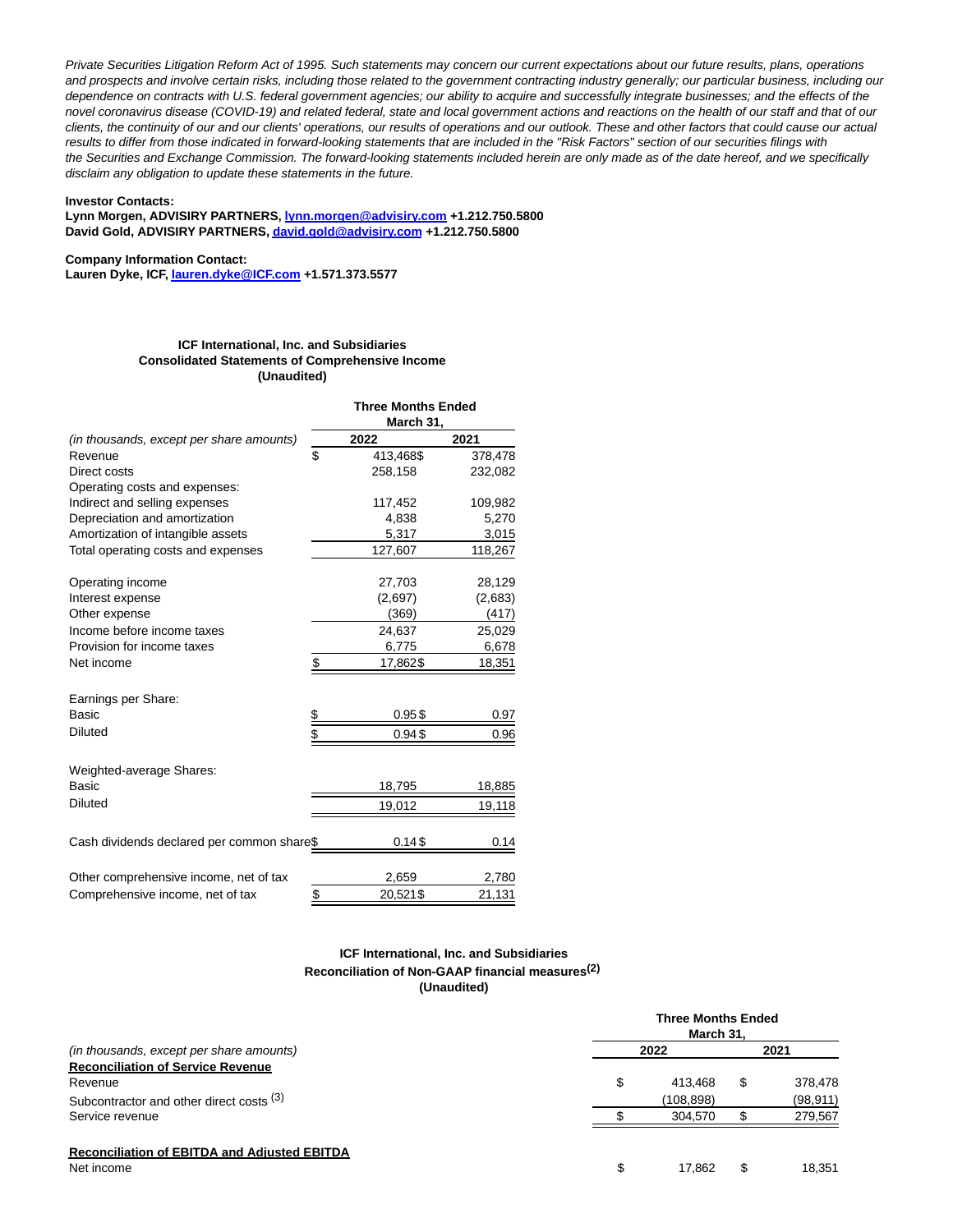| Other expense                                                                 | 369          | 417          |
|-------------------------------------------------------------------------------|--------------|--------------|
| Interest expense                                                              | 2,697        | 2,683        |
| Provision for income taxes                                                    | 6,775        | 6,678        |
| Depreciation and amortization                                                 | 10,155       | 8,285        |
| <b>EBITDA</b>                                                                 | 37,858       | 36,414       |
| Adjustment related to impairment of long-lived assets (4)                     |              | 303          |
| Special charges related to acquisitions (5)                                   | 1,319        | 95           |
| Special charges related to severance for staff realignment (6)                | 1,226        | 491          |
| Special charges related to facilities consolidations and office closures (7)  |              | 200          |
| Special charges related to the transfer to our new corporate headquarters (8) | 1,882        |              |
| Special charges related to retirement of Executive Chair (9)                  |              | 224          |
| Total special charges                                                         | 4,427        | 1,313        |
| <b>Adjusted EBITDA</b>                                                        | \$<br>42,285 | \$<br>37,727 |
| EBITDA Margin Percent on Revenue (10)                                         | 9.2%         | 9.6%         |
| EBITDA Margin Percent on Service Revenue (10)                                 | 12.4%        | 13.0%        |
|                                                                               |              |              |
| Adjusted EBITDA Margin Percent on Revenue (10)                                | 10.2%        | 10.0%        |
| Adjusted EBITDA Margin Percent on Service Revenue (10)                        | 13.9%        | 13.5%        |
| <b>Reconciliation of Non-GAAP Diluted EPS</b>                                 |              |              |
| <b>Diluted EPS</b>                                                            | \$<br>0.94   | \$<br>0.96   |
| Adjustment related to impairment of long-lived assets                         |              | 0.02         |
| Special charges related to acquisitions                                       | 0.07         |              |
| Special charges related to severance for staff realignment                    | 0.06         | 0.03         |
| Special charges related to facilities consolidations and office closures      |              | 0.01         |
| Special charges related to the transfer to our new corporate headquarters     | 0.10         |              |
| Special charges related to retirement of Executive Chair                      |              | 0.01         |
| Amortization of intangibles                                                   | 0.28         | 0.16         |
| Income tax effects on amortization, special charges, and adjustments (11)     | (0.14)       | (0.06)       |
| Non-GAAP EPS                                                                  | \$<br>1.31   | \$<br>1.13   |

 $(2)$  These tables provide reconciliations of non-GAAP financial measures to the most applicable GAAP numbers. While we believe that these non-GAAP financial measures may be useful in evaluating our financial information, they should be considered supplemental in nature and not as a substitute for financial information prepared in accordance with GAAP. Other companies may define similarly titled non-GAAP measures differently and, accordingly, care should be exercised in understanding how we define these measures.

(3) Subcontractor and other direct costs is direct costs excluding direct labor and fringe costs.

(4) Adjustment related to impairment of long-lived assets: We recognized impairment expense of \$0.3 million in the first quarter of 2021 related to impairment of a right-of-use lease asset.

(5) Special charges related to acquisitions: These costs consist primarily of consultants and other outside third-party costs and integration costs associated with our acquisitions and/or potential acquisitions.

(6) Special charges related to severance for staff realignment: These costs are mainly due to involuntary employee termination benefits for our officers, groups of employees who have been notified that they will be terminated as part of a consolidation or reorganization or, to the extent that the costs are not included in the previous two categories, involuntary employee termination benefits for employees who have been terminated as a result of COVID-19.

 $<sup>(7)</sup>$  Special charges related to facilities consolidations and office closures: These costs are exit costs or gains associated with office lease</sup> contraction, terminated office leases, or full office closures. The exit costs include charges incurred under a contractual obligation that existed as of the date of the accrual and for which we will continue to pay until the contractual obligation is satisfied but with no economic benefit to us.

(8) Special charges related to the transfer to our new corporate headquarters: These costs are additional rent as a result of us taking possession of our new corporate headquarters in Reston, Virginia, during the fourth quarter of 2021 while maintaining our current headquarters in Fairfax, Virginia. We intend to complete the transition to our new corporate headquarters by the end of 2022 when our Fairfax lease ends.

(9) Special charges related to retirement of the former Executive Chair: Our former Executive Chair retired effective December 31, 2020. These costs relate to unvested equity awards that, as a result of his employment agreement, the departing officer was able to maintain certain equity awards beyond the date of employment.

 $(10)$  EBITDA Margin Percent and Adjusted EBITDA Margin Percent were calculated by dividing the non-GAAP measure by the corresponding

revenue.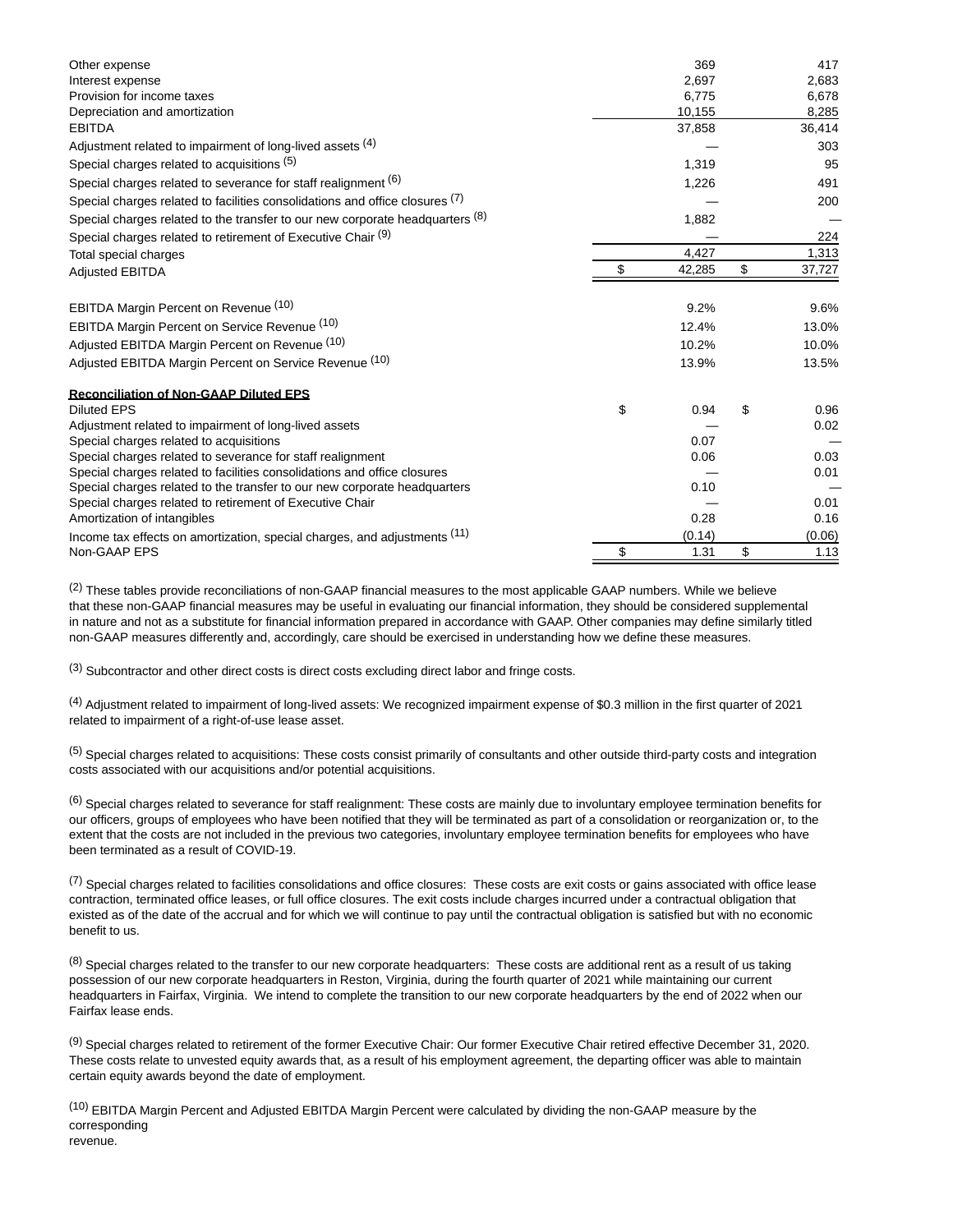(11) Income tax effects were calculated using an effective U.S. GAAP tax rate of 27.5% and 26.7% for the three months ended March 31, 2022 and 2021.

## **ICF International, Inc. and Subsidiaries Consolidated Balance Sheets (Unaudited)**

|                                                                                                          | March 31,         | December 31, |
|----------------------------------------------------------------------------------------------------------|-------------------|--------------|
| (in thousands, except share and per share amounts)                                                       | 2022              | 2021         |
| <b>ASSETS</b>                                                                                            |                   |              |
| <b>Current Assets:</b>                                                                                   |                   |              |
| Cash and cash equivalents                                                                                | \$<br>7,392\$     | 8,254        |
| Restricted cash - current                                                                                | 1,681             | 12,179       |
| Contract receivables, net                                                                                | 205,827           | 237,684      |
| Contract assets                                                                                          | 189,147           | 137,867      |
| Prepaid expenses and other assets                                                                        | 41,176            | 42,354       |
| Income tax receivable                                                                                    | 8,288             | 10,825       |
| <b>Total Current Assets</b>                                                                              | 453,511           | 449.163      |
| <b>Property and Equipment, net</b>                                                                       | 62,886            | 52,053       |
| <b>Other Assets:</b>                                                                                     |                   |              |
| Goodwill                                                                                                 | 1,045,503         | 1,046,760    |
| Other intangible assets, net                                                                             | 74,274            | 79,645       |
| Operating lease - right-of-use assets                                                                    | 172,133           | 177,417      |
| Other assets                                                                                             | 49,416            | 44,496       |
| <b>Total Assets</b>                                                                                      | \$<br>1,857,723\$ | 1,849,534    |
|                                                                                                          |                   |              |
| <b>LIABILITIES AND STOCKHOLDERS' EQUITY</b>                                                              |                   |              |
| <b>Current Liabilities:</b>                                                                              |                   |              |
| Current portion of long-term debt                                                                        | \$<br>10,000\$    | 10,000       |
| Accounts payable                                                                                         | 95,706            | 105,652      |
| <b>Contract liabilities</b>                                                                              | 31,491            | 39,665       |
| Operating lease liabilities - current                                                                    | 30,530            | 34,901       |
| Accrued salaries and benefits                                                                            | 94,931            | 85,517       |
| Accrued subcontractors and other direct costs                                                            | 40,165            | 39,400       |
|                                                                                                          | 41,388            |              |
| Accrued expenses and other current liabilities                                                           |                   | 61,496       |
| <b>Total Current Liabilities</b>                                                                         | 344,211           | 376,631      |
| Long-term Liabilities:                                                                                   |                   |              |
| Long-term debt                                                                                           | 449,776           | 411,605      |
| Operating lease liabilities - non-current                                                                | 189,857           | 191,805      |
| Deferred income taxes                                                                                    | 47,684            | 41,913       |
| Other long-term liabilities                                                                              | 22,893            | 24,110       |
| <b>Total Liabilities</b>                                                                                 | 1,054,421         | 1,046,064    |
| <b>Commitments and Contingencies</b>                                                                     |                   |              |
| <b>Stockholders' Equity:</b>                                                                             |                   |              |
| Preferred stock, par value \$.001, 5,000,000 shares authorized; none issued                              |                   |              |
| Common stock, par value \$.001; 70,000,000 shares authorized; 23,679,411 and 23,535,671 shares issued at |                   |              |
| March 31, 2022 and December 31, 2021, respectively; 18,793,455 and 18,876,490 shares outstanding at      |                   |              |
| March 31, 2022 and December 31, 2021, respectively                                                       | 23                | 23           |
| Additional paid-in capital                                                                               | 388,639           | 384,984      |
| Retained earnings                                                                                        | 664,532           | 649,298      |
| Treasury stock, 4,885,956 and 4,659,181 shares at March 31, 2022 and December 31, 2021, respectively     | (241, 516)        | (219, 800)   |
| Accumulated other comprehensive loss                                                                     | (8,376)           | (11, 035)    |
| <b>Total Stockholders' Equity</b>                                                                        | 803,302           | 803,470      |
| <b>Total Liabilities and Stockholders' Equity</b>                                                        | \$<br>1,857,723\$ | 1,849,534    |
|                                                                                                          |                   |              |

# **ICF International, Inc. and Subsidiaries Consolidated Statements of Cash Flows**

**(Unaudited)**

|                                             |  | <b>Three Months Ended</b><br>March 31. |        |  |
|---------------------------------------------|--|----------------------------------------|--------|--|
| (in thousands)                              |  | 2022                                   | 2021   |  |
| <b>Cash Flows from Operating Activities</b> |  |                                        |        |  |
| Net income                                  |  | 17.862\$                               | 18.351 |  |
|                                             |  |                                        |        |  |

Adjustments to reconcile net income to net cash (used in) provided by operating activities: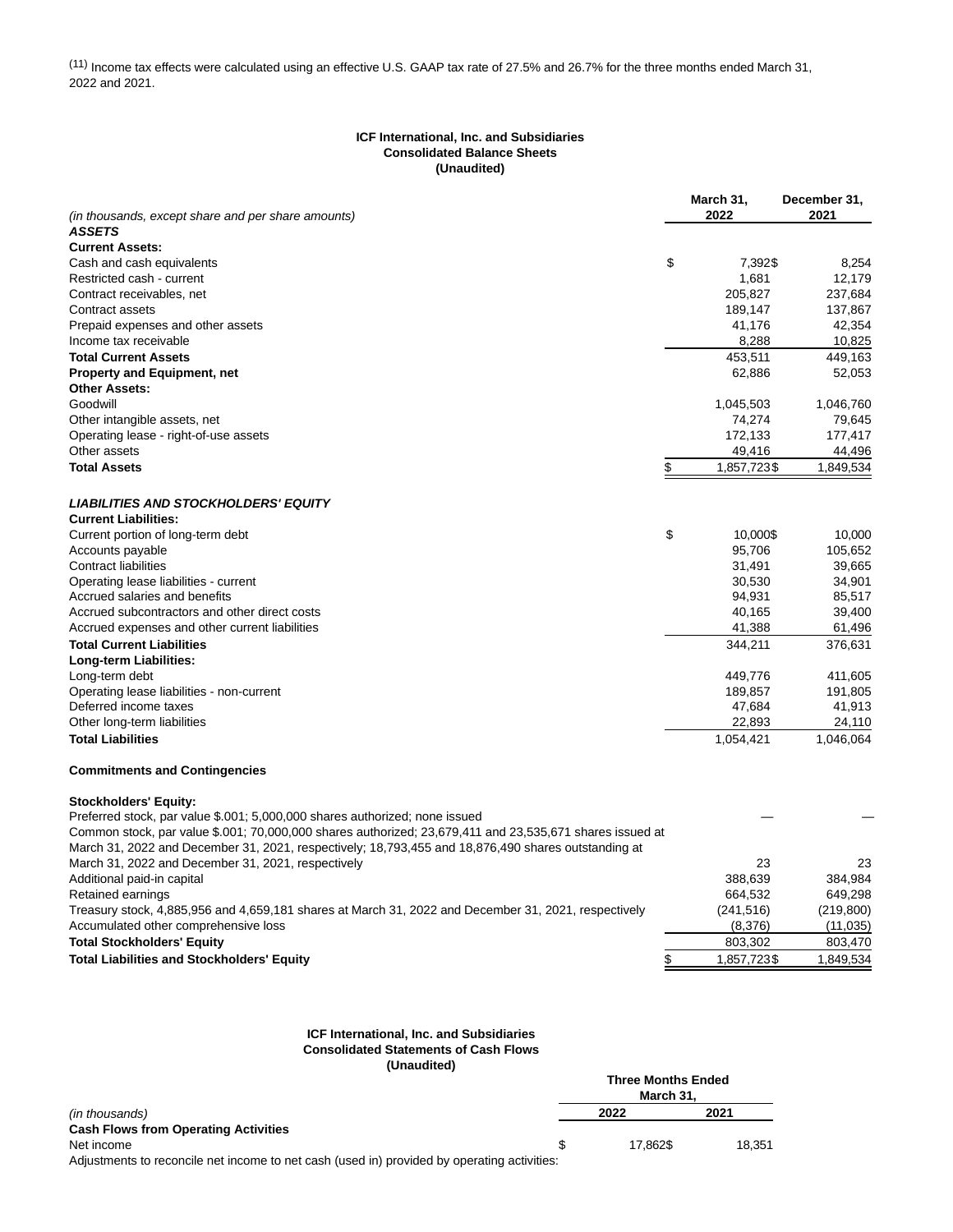| (Recovery of) provision for credit losses                                       |               | (170)      | 5,334      |
|---------------------------------------------------------------------------------|---------------|------------|------------|
| Deferred income taxes                                                           |               | 4,505      | 1,838      |
| Non-cash equity compensation                                                    |               | 3,563      | 3,275      |
| Depreciation and amortization                                                   |               | 10,154     | 8,285      |
| <b>Facilities consolidation reserve</b>                                         |               | (78)       | (75)       |
| Amortization of debt issuance costs                                             |               | 154        | 155        |
| Impairment of long-lived assets                                                 |               |            | 303        |
| Other adjustments, net                                                          |               | 353        | 457        |
| Changes in operating assets and liabilities, net of the effect of acquisitions: |               |            |            |
| Net contract assets and liabilities                                             |               | (59, 689)  | (19,750)   |
| Contract receivables                                                            |               | 31,473     | 2,531      |
| Prepaid expenses and other assets                                               |               | (11,708)   | 2,016      |
| Operating lease assets and liabilities, net                                     |               | (532)      | (1, 143)   |
| Accounts payable                                                                |               | (9, 815)   | (354)      |
| Accrued salaries and benefits                                                   |               | 9,513      | 4,715      |
| Accrued subcontractors and other direct costs                                   |               | 1,078      | (33, 466)  |
| Accrued expenses and other current liabilities                                  |               | (6,883)    | 8,303      |
| Income tax receivable and payable                                               |               | 2,621      | 3,924      |
| Other liabilities                                                               |               | 544        | 262        |
| Net Cash (Used in) Provided by Operating Activities                             |               | (7,055)    | 4,961      |
| <b>Cash Flows from Investing Activities</b>                                     |               |            |            |
| Capital expenditures for property and equipment and capitalized software        |               | (6, 454)   | (3,595)    |
| <b>Cash Flows from Financing Activities</b>                                     |               |            |            |
| Advances from working capital facilities                                        |               | 329,690    | 185,755    |
| Payments on working capital facilities                                          |               | (291, 662) | (174, 674) |
| Receipt of restricted contract funds                                            |               | 4,301      | 451        |
| Payment of restricted contract funds                                            |               | (14, 714)  | (27,081)   |
| Proceeds from exercise of options                                               |               | 92         | 2,702      |
| Dividends paid                                                                  |               | (2,644)    | (2,642)    |
| Net payments for stock issuances and buybacks                                   |               | (22, 268)  | (17, 104)  |
| Payments on business acquisition liabilities                                    |               | (121)      | (682)      |
| Net Cash Provided by (Used in) Financing Activities                             |               | 2,674      | (33, 275)  |
| Effect of Exchange Rate Changes on Cash, Cash Equivalents, and Restricted Cash  |               | (525)      | 745        |
| Decrease in Cash, Cash Equivalents, and Restricted Cash                         |               | (11, 360)  | (31, 164)  |
| Cash, Cash Equivalents, and Restricted Cash, Beginning of Period                |               | 20,433     | 81,987     |
| Cash, Cash Equivalents, and Restricted Cash, End of Period                      | $\frac{1}{2}$ | 9,073\$    | 50,823     |
|                                                                                 |               |            |            |
| Supplemental Disclosure of Cash Flow Information                                |               |            |            |
| Cash paid during the period for:                                                |               |            |            |
| Interest                                                                        | \$            | 2,760\$    | 2,637      |
| Income taxes                                                                    | \$            | 949\$      | 961        |
| Non-cash investing and financing transactions:                                  |               |            |            |
| Tenant improvements funded by lessor                                            | \$            | 10,843 \$  |            |

# **ICF International, Inc. and Subsidiaries Supplemental Schedule(12)**

| Revenue by client markets               | <b>Three Months Ended</b><br>March 31. |      |  |  |
|-----------------------------------------|----------------------------------------|------|--|--|
|                                         | 2022                                   | 2021 |  |  |
| Energy, environment, and infrastructure | 38%                                    | 43%  |  |  |
| Health, education, and social programs  | 50%                                    | 42%  |  |  |
| Safety and security                     | 7%                                     | 8%   |  |  |
| Consumer and financial                  | 5%                                     | 7%   |  |  |
| Total                                   | 100%                                   | 100% |  |  |

| Revenue by client type          | <b>Three Months Ended</b><br>March 31. |      |  |  |
|---------------------------------|----------------------------------------|------|--|--|
|                                 | 2022                                   | 2021 |  |  |
| U.S. federal government         | 53%                                    | 46%  |  |  |
| U.S. state and local government | 16%                                    | 15%  |  |  |
| International government        | 6%                                     | 10%  |  |  |
| <b>Total Government</b>         | 75%                                    | 71%  |  |  |